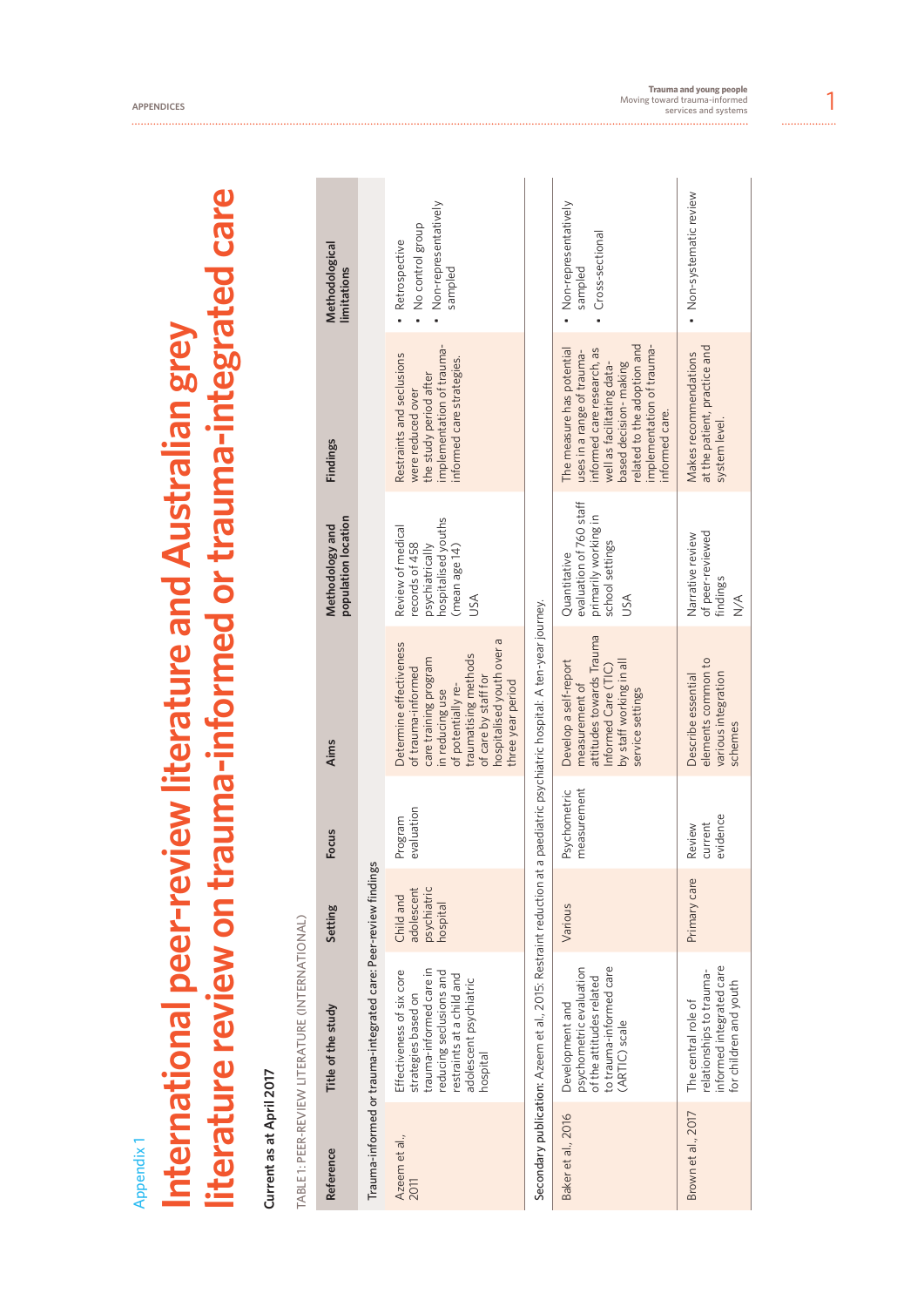| Methodological<br>limitations          | No control group<br>Retrospective                                                                                                                | No quantitative,<br>qualitative data                                                                                               | Non-representatively<br>No quantitative data<br>No control group<br>Cross-sectional<br>sampled                                                                                                                                                                               | Non-representatively<br>No control group<br>Cross-sectional<br>sampled                                                                                                                                                                                                                                                                                                                                        |
|----------------------------------------|--------------------------------------------------------------------------------------------------------------------------------------------------|------------------------------------------------------------------------------------------------------------------------------------|------------------------------------------------------------------------------------------------------------------------------------------------------------------------------------------------------------------------------------------------------------------------------|---------------------------------------------------------------------------------------------------------------------------------------------------------------------------------------------------------------------------------------------------------------------------------------------------------------------------------------------------------------------------------------------------------------|
| Findings                               | seclusion at three facilities<br>in the use of restraint/<br>trauma-informed care<br>Significant reductions<br>after introducing the<br>program. | young people experiencing<br>Hurt is a suitable program<br>for a hospital setting for<br>Propose that Healing<br>violence.         | taught skills and strategies<br>what they define trauma-<br>although they articulated<br>degree to which they are<br>informed practice to be,<br>wide variations in the<br>knowledgeable about<br>Service providers felt<br>traumatised clients.<br>to respond to their      | and future cost savings are<br>trauma-informed care, the<br>child and family outcomes<br>importantly, whether the<br>Most of the components<br>the core components of<br>methods and measures<br>defining and validating<br>scale trauma-informed<br>trauma-informed care,<br>care efforts, and most<br>out not unique. More<br>for evaluating large-<br>research is needed<br>were important to<br>achieved. |
| population location<br>Methodology and | restraint/seclusion<br>data on number of<br>Review of facility<br>events<br>USA                                                                  | Hypothetical case<br>study<br>JSA                                                                                                  | mental health system)<br>providers (20% in the<br>with 126 child-service<br>qualitative interviews<br>Focus groups and<br>JSA                                                                                                                                                | survey to 414 trauma<br>behavioural health<br>practitioners, 32%<br>Online self-report<br>of which were in<br>service systems<br>esearchers and<br>nternational                                                                                                                                                                                                                                               |
| Aims                                   | Evaluate the impact of<br>to prevent restraint/<br>a program designed<br>seclusion (Six Core<br>Strategies)                                      | youth victims of violence<br>trauma-informed way to<br>role of emergency room<br>staff in responding in a<br>Develop the potential | trauma-informed practice<br>Describe their knowledge<br>reflect upon potential<br>outcomes that might<br>implementation for<br>practice, as well as<br>indicate successful<br>resources needed<br>trauma-informed<br>of, perceptions of<br>implementation<br>and barriers to | Measure the importance,<br>trauma-informed care<br>components had been<br>extent to which 15<br>uniqueness and<br>implemented                                                                                                                                                                                                                                                                                 |
| Focus                                  | evaluation<br>Program                                                                                                                            | framework<br>principles,<br>Establish                                                                                              | nvestigate<br>awareness<br>evel of                                                                                                                                                                                                                                           | principles,<br>Establish<br>practices                                                                                                                                                                                                                                                                                                                                                                         |
| <b>Setting</b>                         | Various                                                                                                                                          | department<br>Emergency                                                                                                            | Various                                                                                                                                                                                                                                                                      | Various                                                                                                                                                                                                                                                                                                                                                                                                       |
| Title of the study                     | and restrain prevention<br>adolescent programs<br>Successful seclusion<br>efforts in child and                                                   | ntervention for victims of<br>Developing a trauma-<br>nformed, emergency<br>department-based<br>urban violence                     | trauma-informed practice<br>and education providers'<br>Child welfare, juvenile<br>justice, mental health<br>conceptualizations of                                                                                                                                           | serving maltreated youth<br>A critical look at trauma-<br>agencies and systems<br>informed care among<br>and their families                                                                                                                                                                                                                                                                                   |
| Reference                              | Caldwell et al.,<br>2014                                                                                                                         | Corbin et al., 2011                                                                                                                | Donisch et al.,<br>2016                                                                                                                                                                                                                                                      | Hanson & Lang,<br>2016                                                                                                                                                                                                                                                                                                                                                                                        |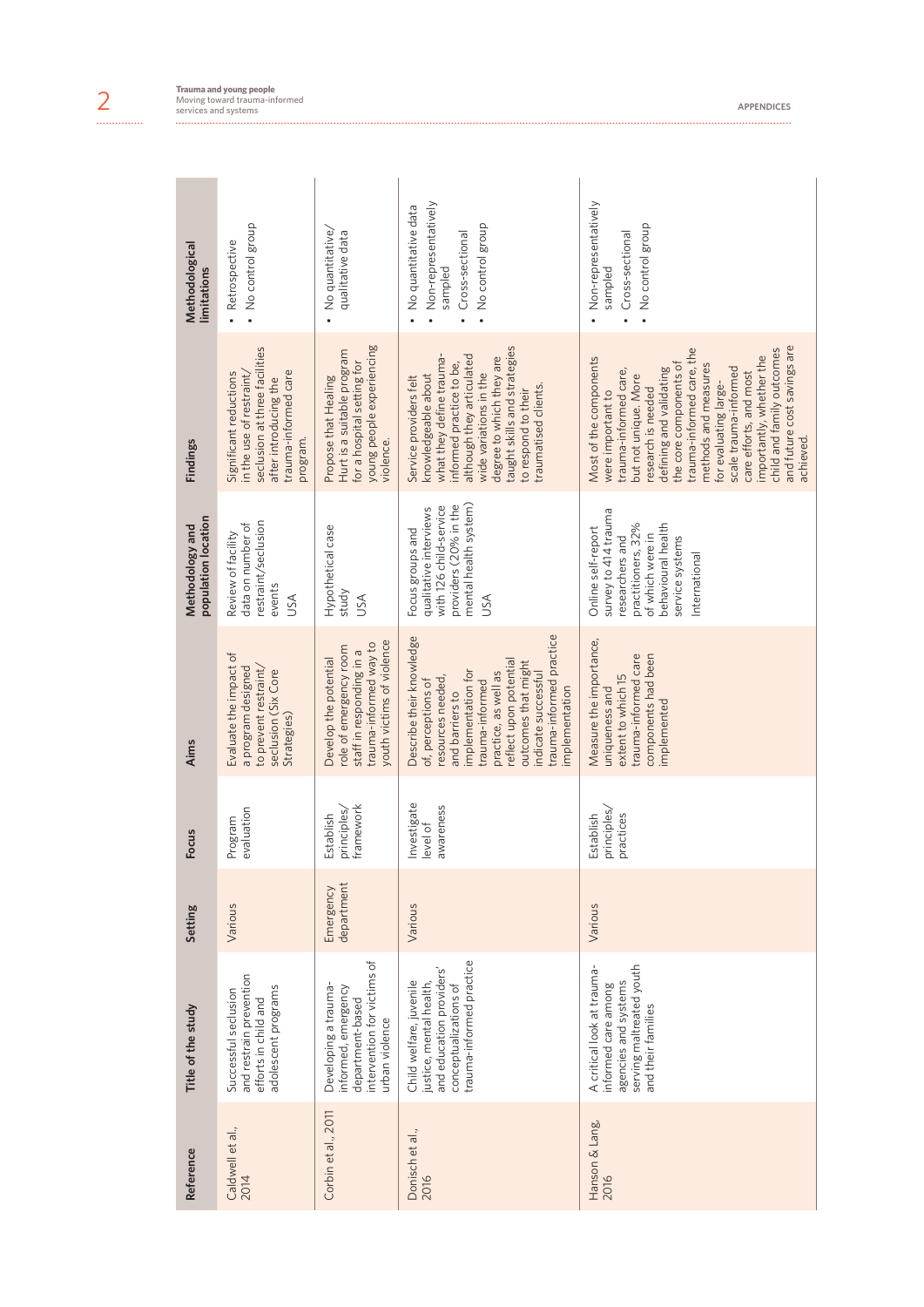| ๔        |  |
|----------|--|
|          |  |
|          |  |
|          |  |
|          |  |
|          |  |
|          |  |
|          |  |
| ļ<br>l   |  |
| ļ        |  |
|          |  |
|          |  |
|          |  |
| ū        |  |
| ļ        |  |
|          |  |
|          |  |
|          |  |
|          |  |
|          |  |
| $\vdots$ |  |
|          |  |
|          |  |
|          |  |
|          |  |
|          |  |
|          |  |
| í        |  |
| $\vdots$ |  |
| ï        |  |
|          |  |
|          |  |
| ï        |  |
| ĺ<br>¢   |  |
|          |  |
| I<br>ı   |  |
|          |  |
|          |  |
| ć        |  |
| É        |  |
|          |  |
|          |  |

|                                  |                                                                     | Proposes the Safe and Secure trauma-informed<br>practice framework for supporting children and<br>young people affected by family violence.                                 | young people who have experienced trauma, and<br>strategies for how to implement these principles.<br>Proposes five key dimensions that offer the most<br>potential to establish effective opportunities for<br>schools to respond to the needs of children and | model of care that underpins all activities within the<br>to adopt a culturally-appropriate trauma-informed<br>Priority recommendation: facilities in the NT need<br>organisations, including case management. | Services and tools that show promise are reviewed<br>delivering at least one trauma-informed principle.<br>implementation of trauma-informed services and<br>evaluations in progress. Evidence supporting the<br>There is a distinct lack of evaluated programs or<br>practitioners are becoming trauma-informed by<br>There is evidence that some organisations and<br>trauma-specific care and improvements in the<br>health and wellbeing of Indigenous children is |
|----------------------------------|---------------------------------------------------------------------|-----------------------------------------------------------------------------------------------------------------------------------------------------------------------------|-----------------------------------------------------------------------------------------------------------------------------------------------------------------------------------------------------------------------------------------------------------------|----------------------------------------------------------------------------------------------------------------------------------------------------------------------------------------------------------------|------------------------------------------------------------------------------------------------------------------------------------------------------------------------------------------------------------------------------------------------------------------------------------------------------------------------------------------------------------------------------------------------------------------------------------------------------------------------|
| Conclusions                      |                                                                     |                                                                                                                                                                             |                                                                                                                                                                                                                                                                 |                                                                                                                                                                                                                | typically anecdotal                                                                                                                                                                                                                                                                                                                                                                                                                                                    |
| Location                         |                                                                     | specified<br>$\frac{1}{2}$                                                                                                                                                  | specified<br>$\frac{1}{2}$                                                                                                                                                                                                                                      | Northern<br>Territory                                                                                                                                                                                          | specified<br>$\frac{1}{2}$                                                                                                                                                                                                                                                                                                                                                                                                                                             |
| Methodology and<br>Population    |                                                                     | Consultations and a<br>Service providers<br>literature review                                                                                                               | practice experience,<br>Literature review,<br>and case studies                                                                                                                                                                                                  | Expert consensus                                                                                                                                                                                               | practice experience<br>Review of trauma                                                                                                                                                                                                                                                                                                                                                                                                                                |
| Purpose                          |                                                                     | come into contact or work with<br>children who have experienced<br>professionals in all roles who<br>Develop a guide for all<br>family violence                             | school by teachers, principals<br>Develop a trauma-informed<br>resource guide for use in<br>and counsellors                                                                                                                                                     | recommendations in response<br>Make expert psychological<br>to the Royal Commission                                                                                                                            | Australian children who have<br>services and trauma-specific<br>experienced trauma, as well<br>care to aid the healing and<br>Summarise what is known<br>as identify current gaps in<br>about trauma-informed<br>recovery of Indigenous<br>knowledge                                                                                                                                                                                                                   |
| <b>Setting</b>                   |                                                                     | All settings                                                                                                                                                                | Education                                                                                                                                                                                                                                                       | detention<br>Juvenile                                                                                                                                                                                          | All settings                                                                                                                                                                                                                                                                                                                                                                                                                                                           |
| Type of document<br>Title        | Trauma-informed or trauma-integrated care: Grey literature findings | and young people affected<br>Safe & Secure: A trauma-<br>informed practice guide<br>responding to children<br>for understanding and<br>by family violence<br>Practice guide | informed practice in<br>Making SPACE for<br>learning: Trauma-<br>Practice guide<br>schools                                                                                                                                                                      | Royal commission into the<br>of children in the Northern<br>protection and detention<br>Response<br>Territory                                                                                                  | Trauma-informed services<br>for Indigenous Australian<br>and trauma-specific care<br>Resource sheet<br>children                                                                                                                                                                                                                                                                                                                                                        |
| Organisation<br>Author/s<br>Year |                                                                     | Foundation<br>Australian<br>Childhood<br>(2013)                                                                                                                             | Foundation<br>Australian<br>Childhood<br>(2010)                                                                                                                                                                                                                 | Society (2016)<br>Psychological<br>Australian                                                                                                                                                                  | Institute of Family<br>Studies (2014)<br>Atkinson, J.<br>Australian                                                                                                                                                                                                                                                                                                                                                                                                    |

 $1.1.1.1.1.1.1.1.1.1.1.1$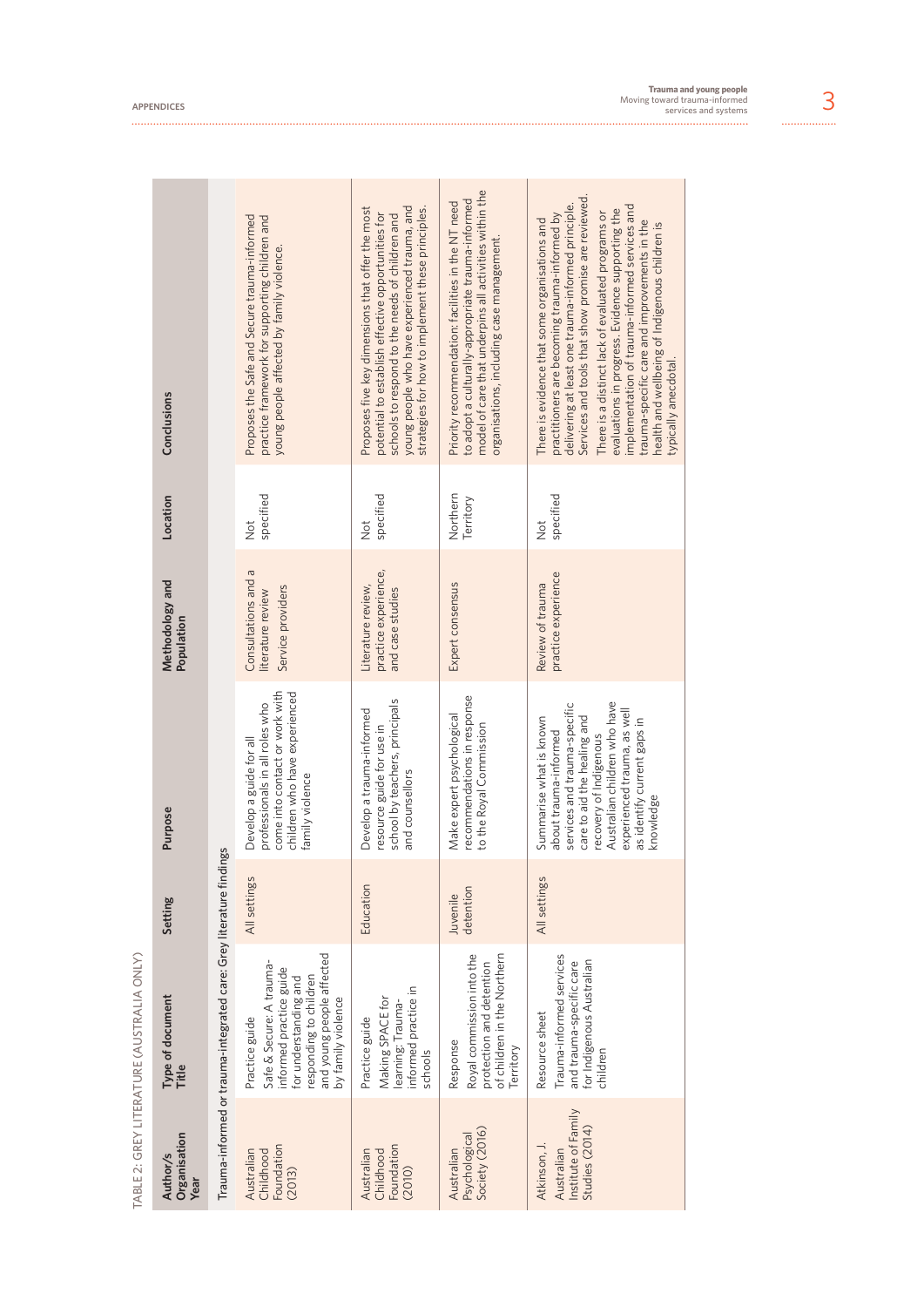| Conclusions                      | Therapeutic residential care practice leads to better<br>wellbeing outcomes for children and young people,<br>and better financial and economic outcomes, than<br>standard residential care practice.                                                      | on whether a practitioner/health service is adopting<br>Questions are presented in order to elicit reflection<br>a trauma-informed approach.        | adulthood and interdependent living, emphasises<br>Discusses the difficulties facing Aboriginal young<br>the importance of culturally competent practice,<br>and identifies some of the necessary tasks from<br>the development and maintenance of a healthy<br>an organisational perspective that can support<br>people leaving and transitioning from care to<br>organisational culture. | significant social returns for stakeholders, including<br>in permanent exit from homelessness for 80% of<br>undergo the program are sustainable, and result<br>program completers. The investment generates<br>The changes experienced by young people who<br>young people and the government, as well as<br>economic benefits. |
|----------------------------------|------------------------------------------------------------------------------------------------------------------------------------------------------------------------------------------------------------------------------------------------------------|-----------------------------------------------------------------------------------------------------------------------------------------------------|--------------------------------------------------------------------------------------------------------------------------------------------------------------------------------------------------------------------------------------------------------------------------------------------------------------------------------------------------------------------------------------------|---------------------------------------------------------------------------------------------------------------------------------------------------------------------------------------------------------------------------------------------------------------------------------------------------------------------------------|
| Location                         | Victoria                                                                                                                                                                                                                                                   | specified<br><sub>2</sub>                                                                                                                           | Victoria                                                                                                                                                                                                                                                                                                                                                                                   | Victoria                                                                                                                                                                                                                                                                                                                        |
| Methodology and<br>Population    | Young people (n = 38,<br>surveys, stakeholder<br>mean age 15 years),<br>Service modelling<br>workforce survey<br>from therapeutic<br>literature review,<br>client outcomes<br>comprehensive<br>residential care<br>consultations,<br>workshops, a<br>nomes | Case study                                                                                                                                          | Case studies                                                                                                                                                                                                                                                                                                                                                                               | Economic                                                                                                                                                                                                                                                                                                                        |
| Purpose                          | To evaluate the effectiveness<br>children and young people in<br>service (based on a trauma-<br>therapeutic residential care<br>informed approach) for<br>and efficiency of the<br>Victoria                                                                | trauma-informed approaches<br>health care for young people<br>Guide to providing effective<br>among health practitioners<br>and advocate for use of | workers supporting Aboriginal<br>identity, learn, work and enjoy<br>relationships, have a positive<br>to form and sustain positive<br>Provide a trauma-informed<br>young people leaving care<br>framework that assists<br>life                                                                                                                                                             | (Therapeutic Family Model of<br>trauma-informed program<br>Economic analyses of a<br>Care <sup>TM</sup> )                                                                                                                                                                                                                       |
| <b>Setting</b>                   | Residential<br>care                                                                                                                                                                                                                                        | Health                                                                                                                                              | out-of-home<br>Various<br>settings                                                                                                                                                                                                                                                                                                                                                         | Homeless                                                                                                                                                                                                                                                                                                                        |
| Type of document<br>Title        | Therapeutic Residential<br>Care Pilot Programs<br>Evaluation of the<br>Report                                                                                                                                                                              | Kit (3.4 Trauma-informed<br>Youth Health Resource<br>Practice guide<br>practice)                                                                    | ramework for supporting<br>Aboriginal young people<br>A trauma-informed<br>Practice guide<br>eaving care                                                                                                                                                                                                                                                                                   | investment analysis<br>Social return on<br>Report                                                                                                                                                                                                                                                                               |
| Organisation<br>Author/s<br>Year | Human Services<br>Department of<br>(2011)                                                                                                                                                                                                                  | NSW Government<br>Health (undated)<br>Department of<br>Funston, L.                                                                                  | Jackson, A.L.,<br>Berry Street<br>(2013)<br>et al.                                                                                                                                                                                                                                                                                                                                         | Foundation<br>Lighthouse<br>(undated)                                                                                                                                                                                                                                                                                           |